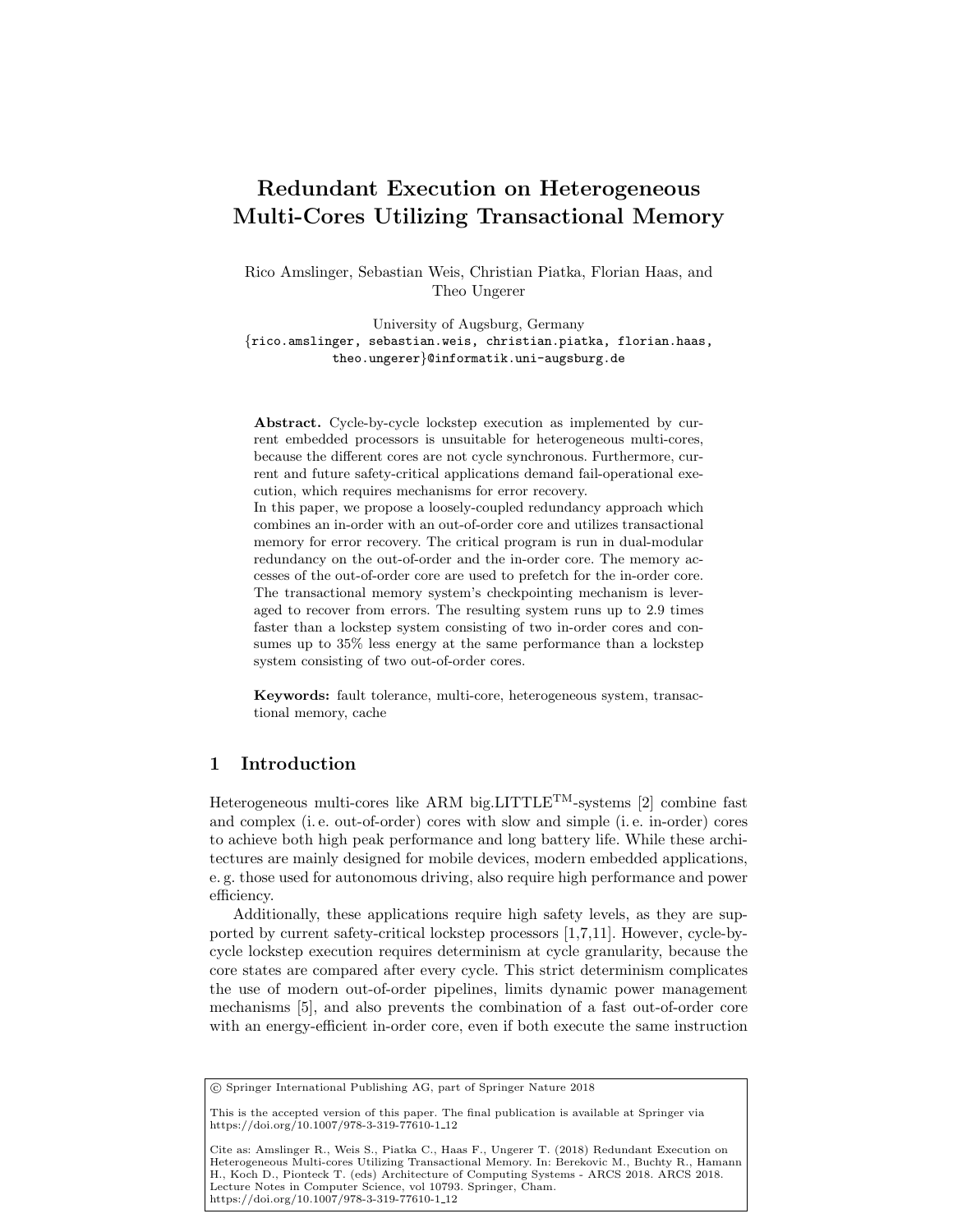set. In contrast to lockstep execution, loosely-coupled redundant execution approaches [\[13](#page-11-1)[,14,](#page-11-2)[15\]](#page-11-3), where the cores are not synchronized every cycle, allow the cores to execute more independently. As a cycle-based synchronization between the redundant cores is not necessary, resource sharing of parts of the memory hierarchy becomes possible. In that case, a heterogeneous dual-core may benefit from synergies between the cores, where a slower in-order core checks the results of a faster out-of-order core. In case an application does not need result verification, the redundant core can be switched off for energy savings or used as a separate unit for parallel execution.

Furthermore, current safety-critical lockstep cores only support fail-safe execution, since they are only able to detect errors. However, future safety-critical applications may additionally demand a fail-operational execution, which requires the implementation of recovery mechanisms. In this paper, we present a loosely-coupled fault-tolerance approach, combining a heterogenous multi-core with hardware transactional memory for error isolation and recovery. Its advantages are a more energy efficient execution than an out-of-order lockstep system, more performance than an in-order lockstep system, and less hardware and energy consumption than a triple modular redundant system.

Due to the loose coupling it is possible to combine different cores and to employ fault-tolerance on a heterogeneous dual-core. In this case, the out-oforder core can run ahead of the in-order core. This enables the leading (outof-order) core to forward its information about memory accesses and branch outcomes to the trailing (in-order) core to increase its performance. Therefore, the approach provides a desirable trade-off between a homogeneous lockstep system consisting of either out-of-order or in-order cores as it is more power efficient or faster, respectively. The hardware cost for the implementation can be reduced by utilizing existing hardware transactional memory (HTM) structures. The HTM system provides rollback capabilities, which enable the system to make progress even if faults occur. The affected transactions are re-executed, until they succeed. No additional main memory is required, as the HTM system isolates speculative values in the caches. If a parallel workload does not require a faulttolerant execution, the loose coupling can be switched off at run-time to benefit from the multi-core CPU and the transactional memory for multi-threading.

The contributions of this paper are: (1) A mechanism to couple heterogeneous cores for redundancy that speeds up the trailing core by forwarding data cache accesses and branch outcomes. (2) A design of a HTM for embedded multicores to support loosely-coupled redundancy with implicit checkpoints. (3) An evaluation of throughput and power consumption of our proposed heterogeneous redundant system compared to a lockstep processor.

The remainder of this paper is structured as follows. Related work is discussed in Section [2.](#page-2-0) Section [3](#page-2-1) describes our redundant execution implementation. The baseline system is depicted first. Then our loose coupling and the rollback mechanism are explained. The following subsection describes the necessary changes to the HTM system. The last subsection specifies the advantages for heterogeneous systems. Section [4](#page-6-0) contains a performance evaluation of several microbench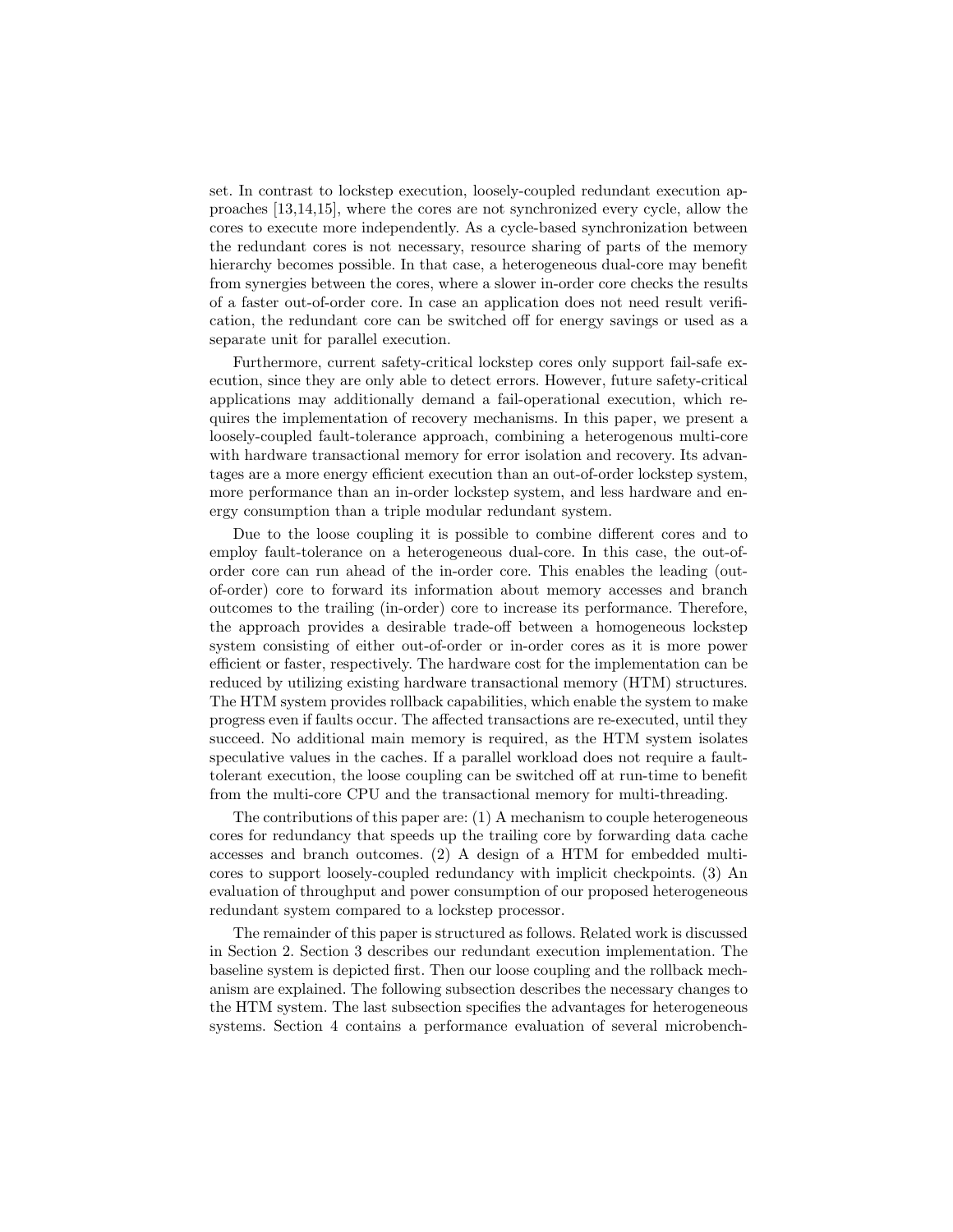marks. Our approach is compared to a lockstep system and a stride prefetching mechanism. The paper is concluded in Section [5.](#page-9-0)

# <span id="page-2-0"></span>2 Related Work

Reinhardt et al. [\[14\]](#page-11-2) propose to use the simultaneous multithreading capabilities of modern processors for error detection. The program is executed twice on the same core. The executions are shifted and can use different execution units for the same instruction. It is proposed to maintain a constant slack to minimize memory stalls.

AR-SMT [\[15\]](#page-11-3) is a time redundant fault-tolerance approach. An SMT-processor executes the same program twice with some delay. The execution state of the second thread is used to restore the first thread to a safe state if an error occurs.

The Slipstream Processor [\[17\]](#page-11-4) is a concept which does not only provide fault tolerance, but also higher performance by executing a second, slimmer version of the program on either the same or another core. The second version of the program is generated by leaving out instructions which are predicted to be ineffective. The resulting branch outcomes and prefetches are used to accelerate the full version of the program. Errors are detected by comparing stores.

LBRA [\[16\]](#page-11-5) is a loosely-coupled redundant architecture extending the transaction system LogTM-SE [\[19\]](#page-11-6). The old value for every memory location accessed by the leading thread is stored in a log. For writes the new value is immediately stored in memory. The trailing thread uses the log values for input duplication. Both cores calculate signatures for every transaction. If an error is detected, the log is traversed backwards to restore the old memory state.

FaulTM [\[18\]](#page-11-7) is a fault-tolerance system utilizing transactional memory. Their approach differs from ours in that it executes redundant transactions synchronously. The write-sets and registers of both transactions are compared simultaneously, with one transaction committing to memory. This prohibits one thread to run ahead of the other and thus suppresses possible cache-related performance benefits.

Haas et al. [\[8,](#page-10-4)[9\]](#page-11-8) use the existing Intel HTM system (TSX) for error detection and recovery. As Intel TSX does not support automatic transaction creation or write set comparison, the protected software is instrumented to provide those features itself. Transactional blocks are executed with an offset in the trailing process, as TSX does not allow checksum transfer within active transactions. As the redundant processes use the same virtual addresses, but different physical memory locations, no speedups due to positive cache effects occur in the trailing process.

# <span id="page-2-1"></span>3 Transaction-Based Redundant Execution Model

The baseline multi-core architecture with HTM is shown in Figure [1](#page-3-0) as an abstraction of a state-of-the-art heterogeneous multi-core. The architecture con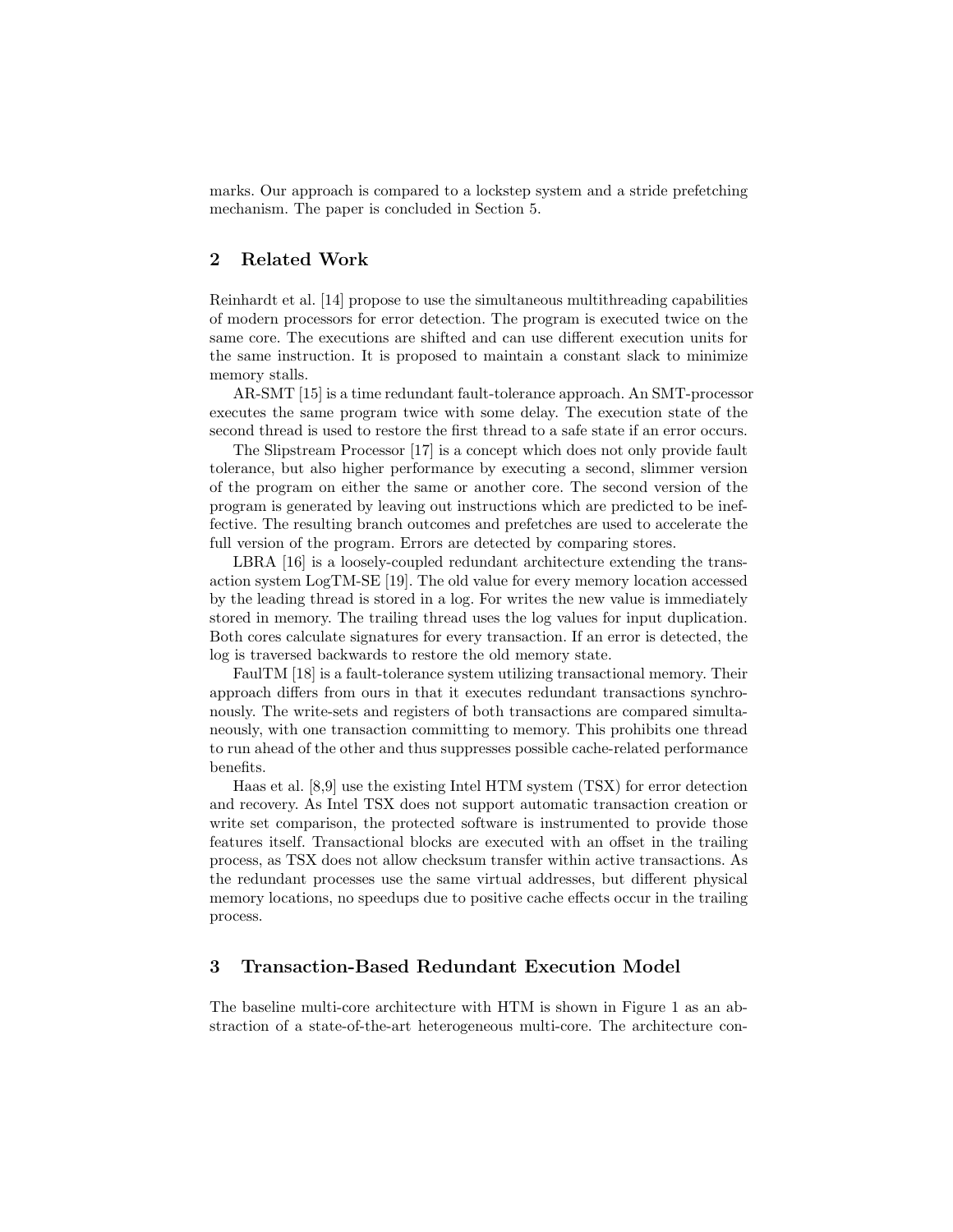sists of two different cores with private L1 data and instruction caches that are connected to a shared L2 cache. Cache coherence is guaranteed by hardware.

Hardware facilities support the execution of transactions, similar to Intel Haswell [\[10\]](#page-11-9). The register sets of the cores are extended to provide snapshot capabilities. The data caches and the coherence protocol are enhanced to manage the read and write sets. The affected cache blocks cannot be evicted during the transaction. The instruction caches do not require read and write sets since self-modifying code is not supported. Transactional conflicts are detected by an extended cache-coherence protocol.



<span id="page-3-0"></span>Fig. 1. Baseline multi-core architecture, enhanced to support hardware transactions.

#### 3.1 Loosely-Coupled Redundancy with Checkpoints

The proposed fault-tolerance mechanisms can detect and recover from faults that occur in the pipelines of the cores, which is shown by the Sphere of Replication in Figure [1.](#page-3-0) While there are two instances of the L1 caches and register sets, a distinct fault-tolerance mechanism like ECC is still required for all caches and the registers sets to ensure the consistency of the generated checkpoints.

Figure [2](#page-4-0) shows the redundant execution approach. The redundant system proposed in this paper executes the same code on both cores. The execution on the cores is shifted by a dynamic time offset, called slack. Both cores will start execution at the same instruction, when redundancy is enabled. Later the outof-order core is running ahead of the in-order core, except for I/O operations or error recovery, that require synchronization of the cores to be resolved. As the leading core usually runs faster, the slack increases. For implementation reasons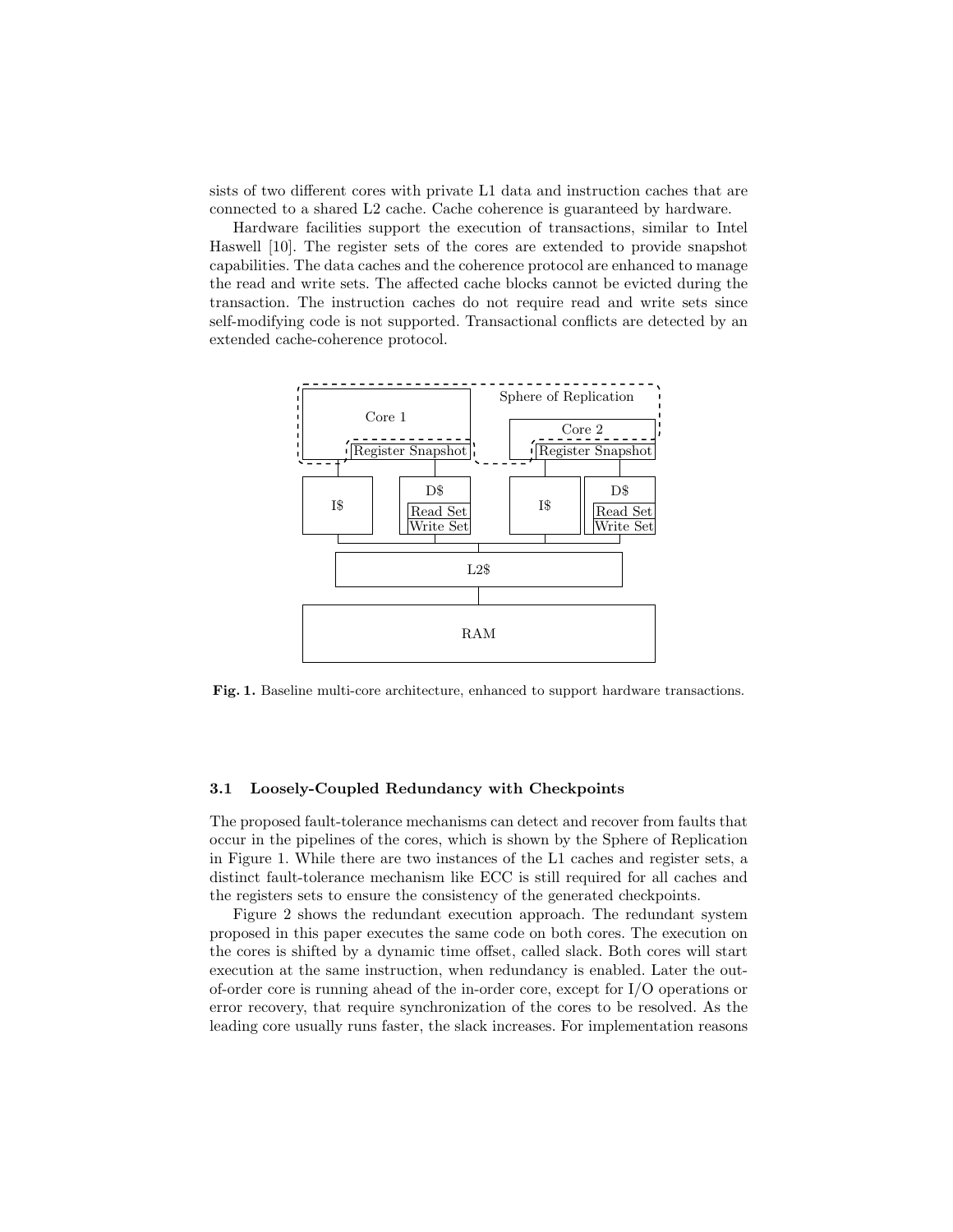like buffer sizes the slack is limited to a certain number of instructions. This hard limit will not be hit often, as accelerating effects for the trailing core like forwarding memory accesses will become more effective with increasing slack.

To enable recoverability, checkpoints are automatically created by the cores, when a transaction is started. The cores will automatically start and commit transactions in a way that minimizes transaction and comparison overhead, while ensuring that they fit in the cache. Instrumentation of the program with explicit transaction instructions is not required.

While the trailing core only keeps the last checkpoint, the leading core must retain two. This enables the rollback after an error, regardless of the core it occurs on. If the leading core gets more than two checkpoints ahead (e. g. after TX2), it has to wait. As the HTM system uses the caches to hold unverified data, the cache size also limits the slack. When the trailing core reaches a checkpoint, the current state is compared to the corresponding checkpoint of the leading core. The new checkpoint for the trailing core is only created after a successful comparison. The leading core on the other hand can speculatively progress as long as it keeps at least one confirmed checkpoint.



<span id="page-4-0"></span>Fig. 2. Redundant execution with transactions.

Unconfirmed data is never written back to memory or transferred to another cache. Only after confirming correct execution, the trailing core writes modified data back to memory or marks it as valid for the cache coherence protocol. The leading core's cache silently evicts modified cache lines that were already verified instead of writing them back. It relies on getting their data back from memory or by cache to cache transfer from the trailing core. As none of the caches can evict data written after active checkpoints, the cache size clearly limits the distance between subsequent checkpoints.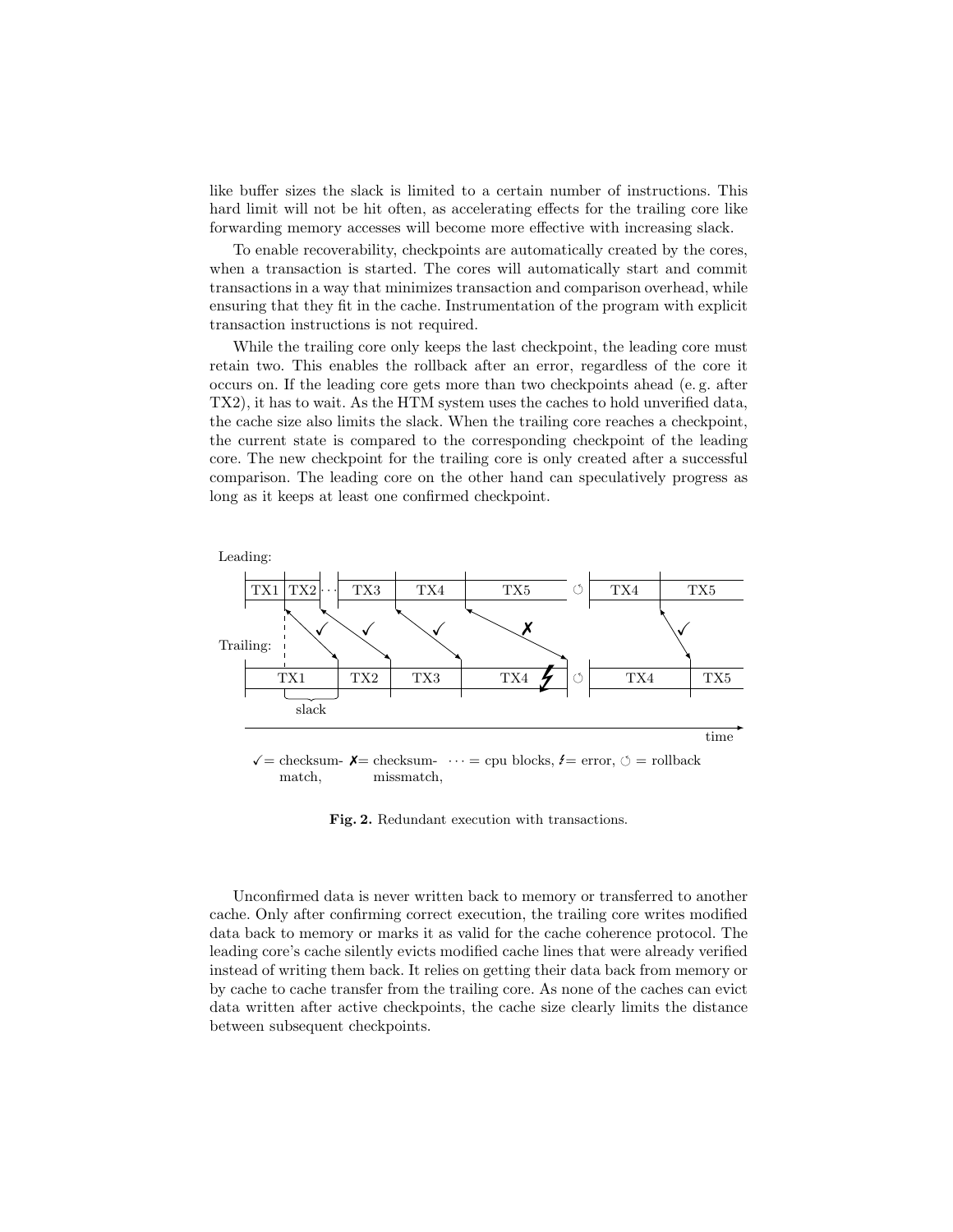Figure [2](#page-4-0) also shows the handling of an error. After the error occurs, the next comparison after TX4 results in a mismatch. The leading core has already advanced past the potential erroneous checkpoint, but is still keeping an older confirmed checkpoint at the start of TX4. Thus both cores rollback to the start of TX4. As all changes after the confirmed checkpoint are confined in the cores and their L1 caches, the rollback is fast. If the fault was transient, the next comparison will succeed and the execution resumes regularly.

#### 3.2 Extension of HTM to Support Fault Tolerance

If the processor already includes support for HTM to speculatively speed up parallel execution, the implementation of the redundant system can be simplified. The HTM system already provides support for isolation and checkpointing. Thus those components can simply be reused. As the leading core requires multiple checkpoints, the checkpointing capabilities of some simple transaction systems may be insufficient.

The conflict detection component of HTM is unnecessary for redundant execution on a dual-core, as both cores execute the same thread. The obvious approach is to disable it completely, in order to avoid detection of false conflicts between the leading and trailing core. The commit logic of the leading core can be simplified, as writeback of confirmed data is handled by the trailing core.

Some additions are still required to support full fault tolerance. First, HTM usually relies on special instructions to start and end transactions. For fault tolerance another approach is preferred: The transaction boundaries should be determined automatically at run-time, as it is hard to predict exact cache usage at compile time. Second, regular HTM systems do not care about the content of written cache blocks. Only their addresses need to be compared for conflict detection. It is thus necessary to implement an additional unit to compare registers and cache block content. This unit will also need to restart both cores at the correct checkpoints when a error has been detected.

#### 3.3 Heterogeneous Redundant Systems

Tightly-coupled redundancy approaches like lockstep execution are not applicable when heterogeneous cores are employed. Once a core executes an instruction faster than the other core, a false error will be detected, causing the abort of the application or a costly recovery attempt. Loosely-coupled redundant execution does not suffer from the disadvantage of false positives caused by different microarchitectural implementations.

If the slack is sufficiently large, a cache miss is detected in the leading core before the trailing core even reaches the instruction that causes the fetch. Thus the leading core's memory access addresses can be forwarded to the trailing core, so it can prefetch them. This increases the performance, as cache misses are often more expensive for simpler cores. Since the total run-time of the system is determined by the slower core, this optimization improves total system performance.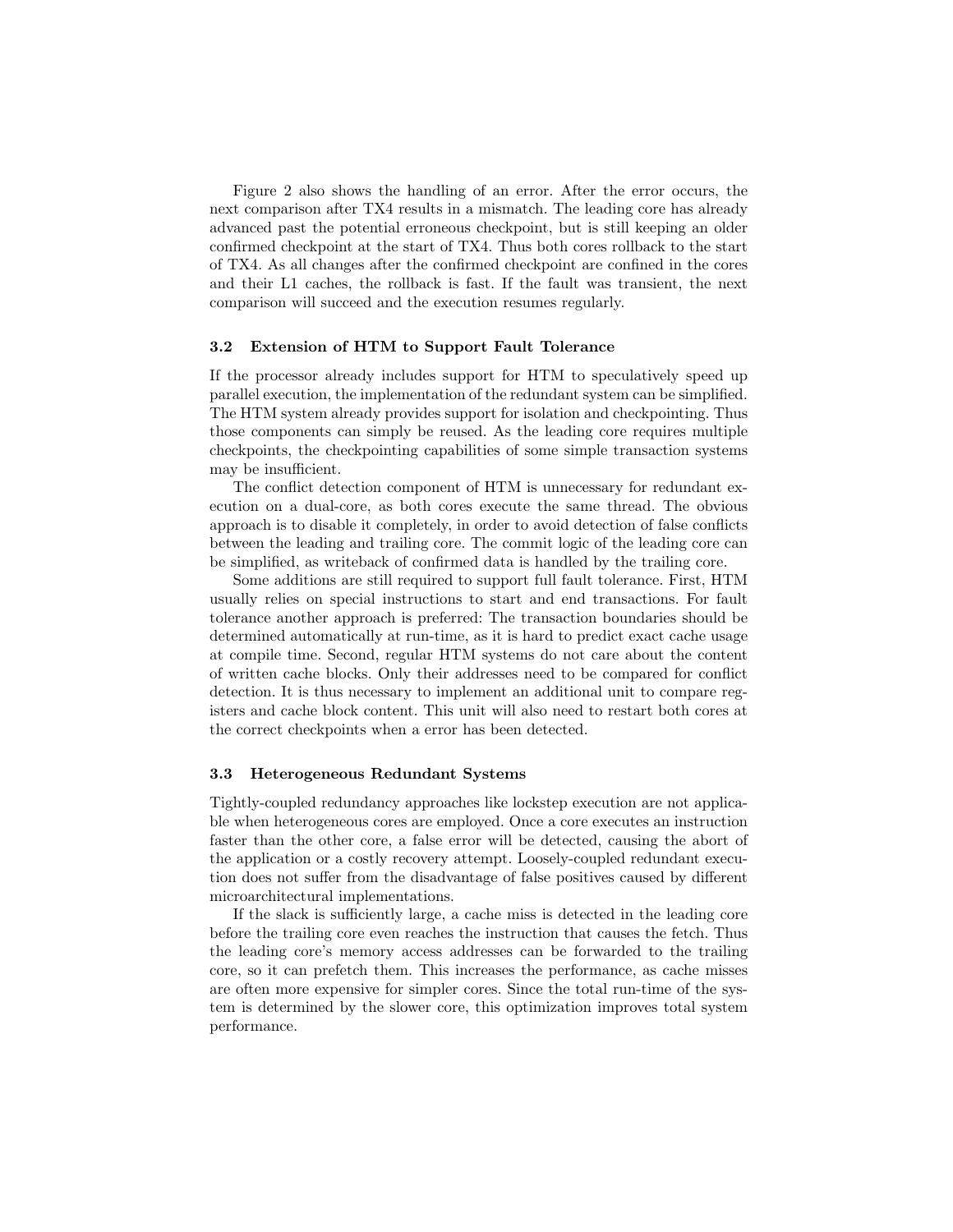The trailing core can also benefit from other information. Even simple inorder cores like the ARM Cortex-A7 feature branch prediction. As the cores' data structures used for branch prediction are smaller than those of complex cores, mispredictions are more common. These mispredictions can be eliminated by forwarding branch outcomes from the leading core to the trailing core by using a branch outcome queue [\[14\]](#page-11-2). This requires the leading core to stay far enough ahead, so that it can retire the branch before the trailing core decodes it. If the leading core is sufficiently fast, all branches in the trailing core are predicted correctly. Thus, the performance improves in programs with many data dependent branches. Error detection is not impacted, as the trailing core will interpret different branch outcomes as mispredict.

With increasing differences between the cores, the implementation of such enhancements becomes more difficult. For instance, a complex core may replace short branches with predicated execution [\[12\]](#page-11-10). Thus the branch will not reach the core's commit stage. As a result the trailing core will not find a corresponding entry in the branch outcome queue, when it reaches the branch. Such problems can cause the cores to lose synchronization and therefore decrease performance, as shifted branch outcomes can be more inaccurate than the trailing core's regular branch prediction.

### <span id="page-6-0"></span>4 Evaluation

The suggested approach was modeled in Gem5 [\[6\]](#page-10-5). The fast and slow cores were configured to match the ARM Cortex-A15 and ARM Cortex-A7, respectively. Power consumption was approximated as the product of the simulated benchmark run-time and the average power consumption of an Exynos 5430 SoC. It was assumed that a lockstep system runs as fast as a corresponding single-core machine, but consumes twice the energy. For our approach, a limit was put in place to prevent the leading core from running too far ahead. The leading core stalls when it has committed 1,000 instructions more than the trailing core, or if it tries to evict a modified cache line that the trailing core has not written yet.

We implemented several sequential microbenchmarks with different memory access patterns. The following microbenchmarks were used to assess the performance of the approach:

- The breadth-first benchmark calculates the size of a tree by traversing it in breadth-first order. Each node has a random number of children.
- The heapsort benchmark sorts an array using heapsort. The array is initialized with random positive integers.
- The matrixmul benchmark calculates the product of two dense matrices.
- The quicksort benchmark sorts an array using quicksort. The array is initialized with random positive integers.
- The red-black tree benchmark inserts random entries into a red-black tree.
- The *shuffle* benchmark shuffles an array using the Fisher-Yates shuffle.

The seed of the random number generator was constant for all runs.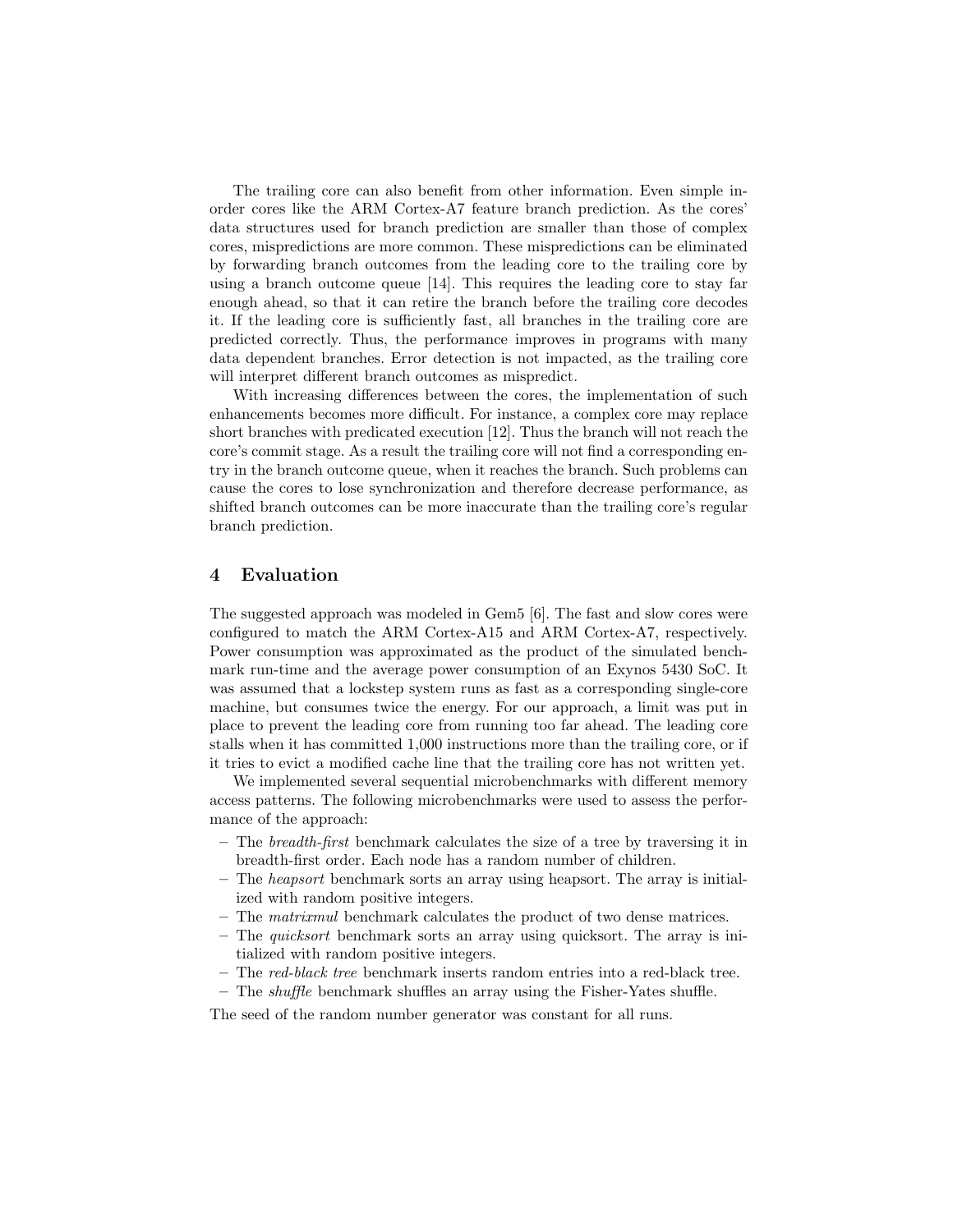

<span id="page-7-0"></span>Fig. 3. Trade-off between throughput and power consumption

Figure [3](#page-7-0) shows the microbenchmarks' throughput on the y-axis and the corresponding energy consumption per run on the x-axis. The microbenchmarks were executed on a lockstep system consisting of two Cortex-A7, another lockstep system consisting of two Cortex-A15 and our approach, using a Cortex-A15 as leading core and a Cortex-A7 as trailing core. To observe the maximum effect, the integrated prefetchers were disabled. The cores' clock frequency were varied in their frequency ranges (Cortex-A7: 500-1300 MHz, Cortex-A15: 700- 1900 MHz) in 100 MHz steps. For our approach the trailing core's frequency was fixed at 1300 MHz, while the leading core's frequency was varied from 700 MHz to 1900 MHz.

At first only a small increase in voltage per 100 MHz step is required to allow the core to run stable. Thus for the lockstep systems, a large increase in throughput can be achieved at low frequencies by a small increase in power consumption. Note that the frequency itself has only minor influence on the results, as power consumption is measured per benchmark run and not per time unit. When the core's approach their maximum frequency, the required increase in voltage raises. At the same time the achieved acceleration decreases, as the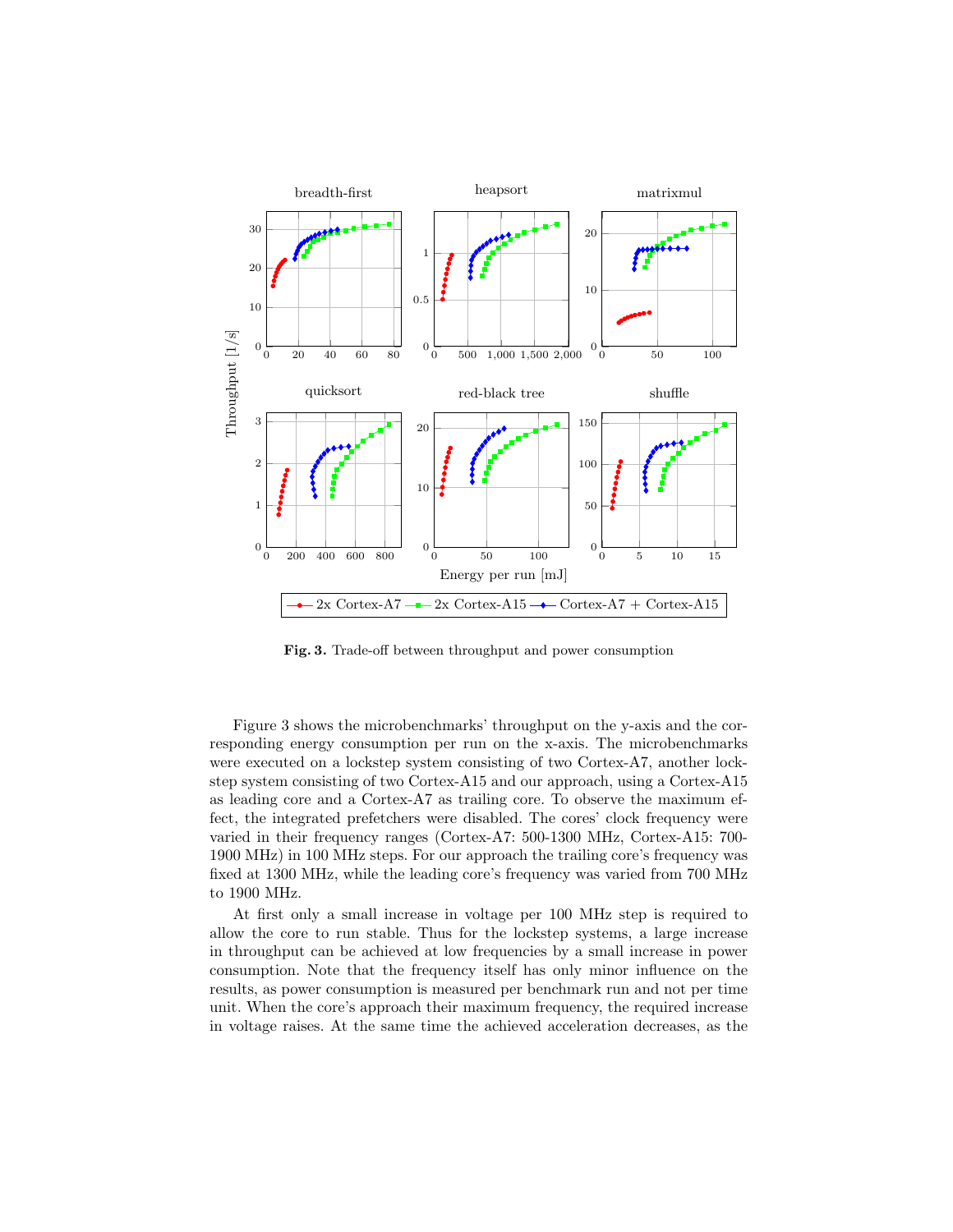

<span id="page-8-0"></span>Fig. 4. Performance gain by adding a stride prefetcher.

memory clock frequency remains constant. Thus for high frequencies only a small increase in throughput can be achieved by a large increase in power consumption. The effect is more pronounced on the Cortex-A15, as its IPC and maximum frequency are higher.

Our approach shows a different pattern. For the frequency range, in which the out-of-order core's performance does not exceed the in-order core's performance at maximum frequency, the leading core slows down the entire system. Increasing the leading core's frequency, can reduce total power consumption (e. g. in *quicksort* or *shuffle*), as the task finishes quicker, thus reducing the time the trailing core is running at maximum voltage. After the leading core's performance exceeds the trailing core's, there is a phase in which the trailing core can be accelerated to the leading core's level by prefetching. This area is the most interesting as it offers higher performance than the trailing core, at a lower power consumption than a lockstep system of two out-of-order cores. If the leading core's frequency is increased further, eventually a point will be reached, at which every memory access is prefetched. The graph asymptotically approaches this performance level. As the leading core's power consumption still raises, the combination will eventually consume more energy than a lockstep system consisting of two out-of-order cores would at the same performance level (apparent in matrixmul). Thus further increasing the frequency of the leading core should be avoided.

Figure [4](#page-8-0) shows the performance improvement achieved when enabling the stride prefetcher [\[4\]](#page-10-6) on the Cortex-A7, which was clocked at 1300 MHz. Obviously the prefetcher by itself does not provide fault tolerance. The Cortex-A7 utilizes early issue of memory operations [\[3\]](#page-10-7) in all variants. The stride prefetcher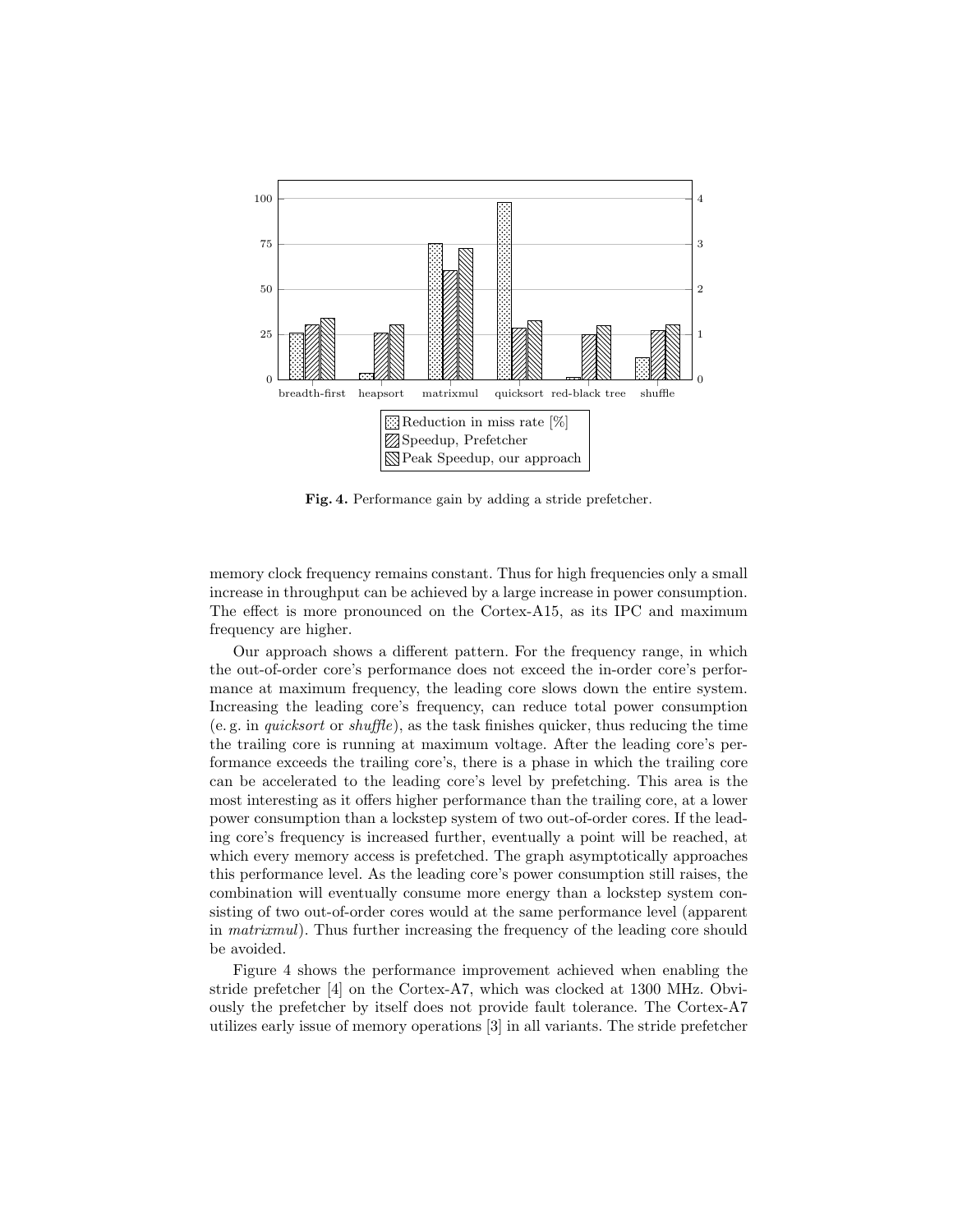tries to detect regular access patterns on a per instruction basis. If an instruction accesses memory locations with a constant distance, the prefetcher will predict the next addresses and preload them into the L1 cache. As the stride prefetcher works on physical addresses, a detected stream will be terminated at the next page boundary. For this evaluation the prefetcher was configured to observe 32 distinct instructions on a LRU basis and prefetch up to 4 cache lines ahead of the last actual access. The amount by which the L1 cache miss rate (left y-axis) was reduced and the total speedup (right y-axis) were measured. For comparison the peak speedup (right y-axis) achieved by our approach was also included.

The effectiveness of the stride prefetcher varies depending on the benchmark's memory access pattern. For benchmarks with regular access pattern like *matrix*mul most cache misses can be eliminated. The first matrix is accessed linearly, so nearly all cache lines are prefetched. As the second matrix is not transposed, the stride prefetcher can only prefetch a few cache lines before encountering a page boundary. Our approach can perfectly prefetch both matrices. Shuffle accesses the locations for the swap target at random. Thus, the stride prefetcher is unable to predict the next access. However, forwarding the addresses from the leading core to the trailing core is possible, as both cores use the same seed.

Tree-based benchmarks like breadth-first or red-black tree show a very irregular memory access pattern. They do not benefit as much from a stride prefetcher, as it will rarely detect consistent strides when traversing the tree. However, it can improve performance for the queues and stacks used in those algorithms, as those show a regular access pattern. An overly aggressive prefetcher may reduce performance for such algorithms, as it evicts cache lines that will be reused for false prefetches. Our approach on the other hand can eliminate all cache misses even for such irregular patterns, as long as the leading core runs fast enough. Thus the resulting speedup exceeds, what is achievable with a simple prefetcher.

Our approach can achieve higher speedups than the stride prefetcher for both sorting algorithms. However the reasons differ. *Heapsort* shows an irregular access pattern, as the heap is tree-based. Thus, our approach benefits from superior prefetching performance. Quicksort on the other hand shows a very regular access pattern, as it linearly accesses elements from both directions. However, quicksort uses data dependent comparisons as loop condition in the Hoare partition scheme. Regular branch predictors can not predict those branches, as they are essentially random for random data. However, in our approach the trailing core can use the forwarded branch outcomes from the leading core to further increase performance.

## <span id="page-9-0"></span>5 Conclusion

Loosely-coupled redundant execution with transactional memory to support checkpointing has the potential to be an alternative to current lockstep systems. As the HTM system already provides mechanisms like isolation and checkpointing, the required hardware enhancements are small. The isolation allows both cores to operate on the same memory region, while the checkpointing mecha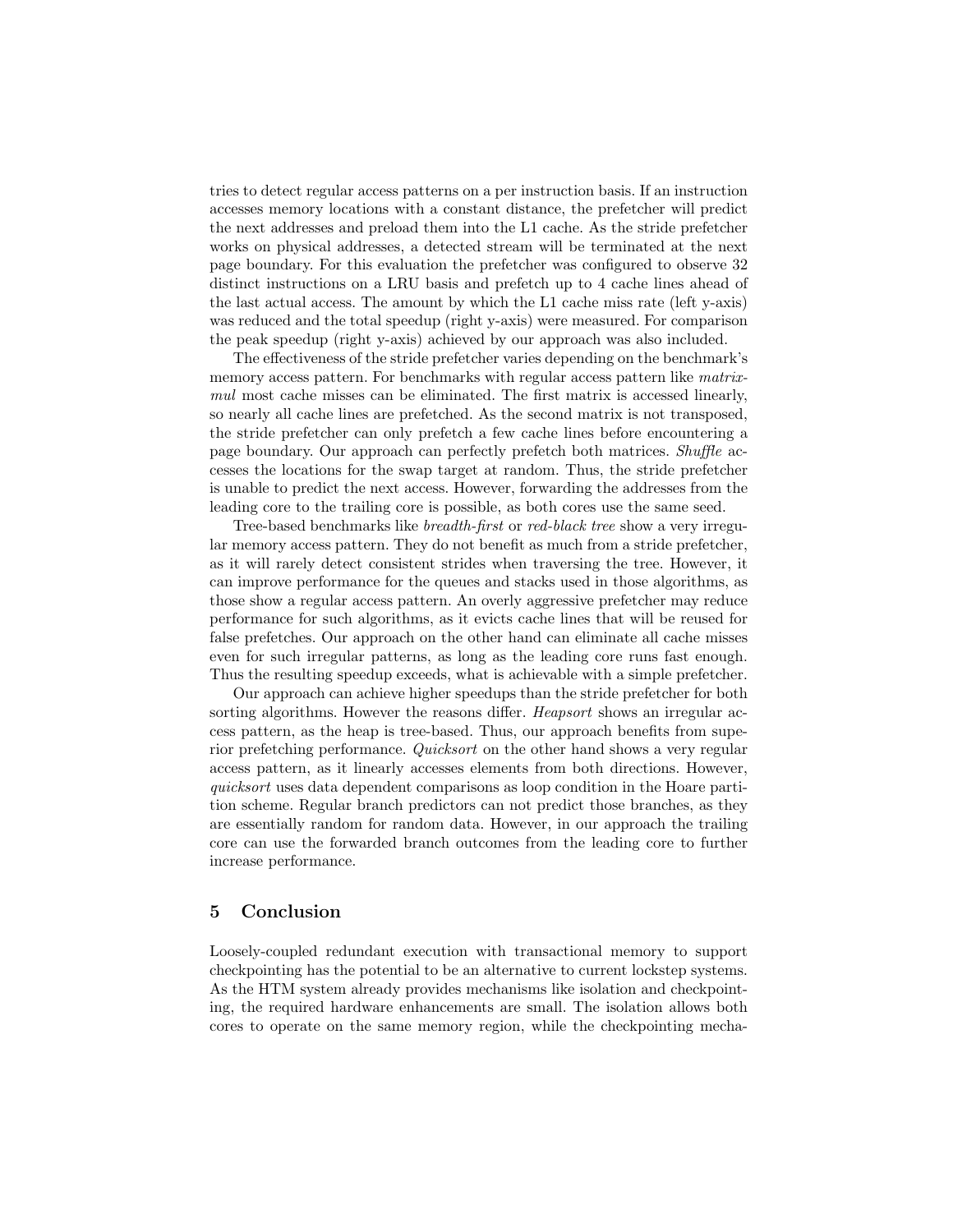nism enables error recovery even with just two cores. The loose coupling makes it possible to use the approach in heterogenous multi-cores.

The evaluation of the proposed approach showed that a slower in-order core is able to keep up with a faster out-of order core to provide redundancy. This requires a near-optimal data prefetching in the trailing core, which is achieved by forwarding the memory accesses of the leading core. Supplying branch outcomes further increases the throughput of the slower core. The combination of heterogeneous cores for redundant execution results in a good trade-off between performance and power consumption. It offers up to 2.9 times the performance and up to 35% less power consumption than comparable lockstep systems consisting of only slow or fast cores, respectively. Additionally, flexible coupling of cores improves the flexibility for parallel applications with varying fault-tolerance requirements.

As future work, we plan to extend our approach to larger heterogeneous multi-cores, which will enable to change the coupling of cores dynamically at runtime. Programs that exhibit a sufficient amount of cache misses benefit from a heterogeneous coupling, since the in-order trailing core will be accelerated by the cached data of the leading core. Otherwise, homogeneous coupling is preferred for compute intensive programs to deliver better performance. Further, we plan to extend the approach to support multi-threaded applications, regardless of the synchronization mechanism they use.

# References

- <span id="page-10-1"></span>1. ARM Ltd.: Cortex-R5 and Cortex-R5F - Technical Reference Manual. [http://infocenter.arm.com/help/topic/com.arm.doc.ddi0460c/DDI0460C\\_](http://infocenter.arm.com/help/topic/com.arm.doc.ddi0460c/DDI0460C_cortexr5_trm.pdf) [cortexr5\\_trm.pdf](http://infocenter.arm.com/help/topic/com.arm.doc.ddi0460c/DDI0460C_cortexr5_trm.pdf) (2011), Revision r1p1
- <span id="page-10-0"></span>2. ARM Ltd.: big.LITTLE Technology: The Future of Mobile (2013), [https://www.](https://www.arm.com/files/pdf/big_LITTLE_Technology_the_Futue_of_Mobile.pdf) [arm.com/files/pdf/big\\_LITTLE\\_Technology\\_the\\_Futue\\_of\\_Mobile.pdf](https://www.arm.com/files/pdf/big_LITTLE_Technology_the_Futue_of_Mobile.pdf)
- <span id="page-10-7"></span>3. Austin, T.M., Sohi, G.S.: Zero-cycle loads: Microarchitecture support for reducing load latency. In: Proceedings of the 28th annual international symposium on Microarchitecture. pp. 82–92 (1995)
- <span id="page-10-6"></span>4. Baer, J.L., Chen, T.F.: An effective on-chip preloading scheme to reduce data access penalty. In: Proceedings of the 1991 ACM/IEEE Conference on Supercomputing. pp. 176–186. Supercomputing '91, ACM (1991)
- <span id="page-10-3"></span>5. Bernick, D., Bruckert, B., Vigna, P., Garcia, D., Jardine, R., Klecka, J., Smullen, J.: NonStop<sup>®</sup> Advanced Architecture. In: International Conference on Dependable Systems and Networks (DSN). pp. 12–21 (2005)
- <span id="page-10-5"></span>6. Binkert, N., Beckmann, B., Black, G., Reinhardt, S.K., Saidi, A., Basu, A., Hestness, J., Hower, D.R., Krishna, T., Sardashti, S., et al.: The Gem5 Simulator. ACM SIGARCH Computer Architecture News 39(2), 1–7 (2011)
- <span id="page-10-2"></span>7. Freescale Semiconductor: Safety Manual for Qorivva MPC5643L (2013), [https:](https://www.nxp.com/docs/en/user-guide/MPC5643LSM.pdf) [//www.nxp.com/docs/en/user-guide/MPC5643LSM.pdf](https://www.nxp.com/docs/en/user-guide/MPC5643LSM.pdf)
- <span id="page-10-4"></span>8. Haas, F., Weis, S., Metzlaff, S., Ungerer, T.: Exploiting Intel TSX for fault-tolerant execution in safety-critical systems. In: IEEE International Symposium on Defect and Fault Tolerance in VLSI and Nanotechnology Systems (DFT). pp. 197–202 (2014)